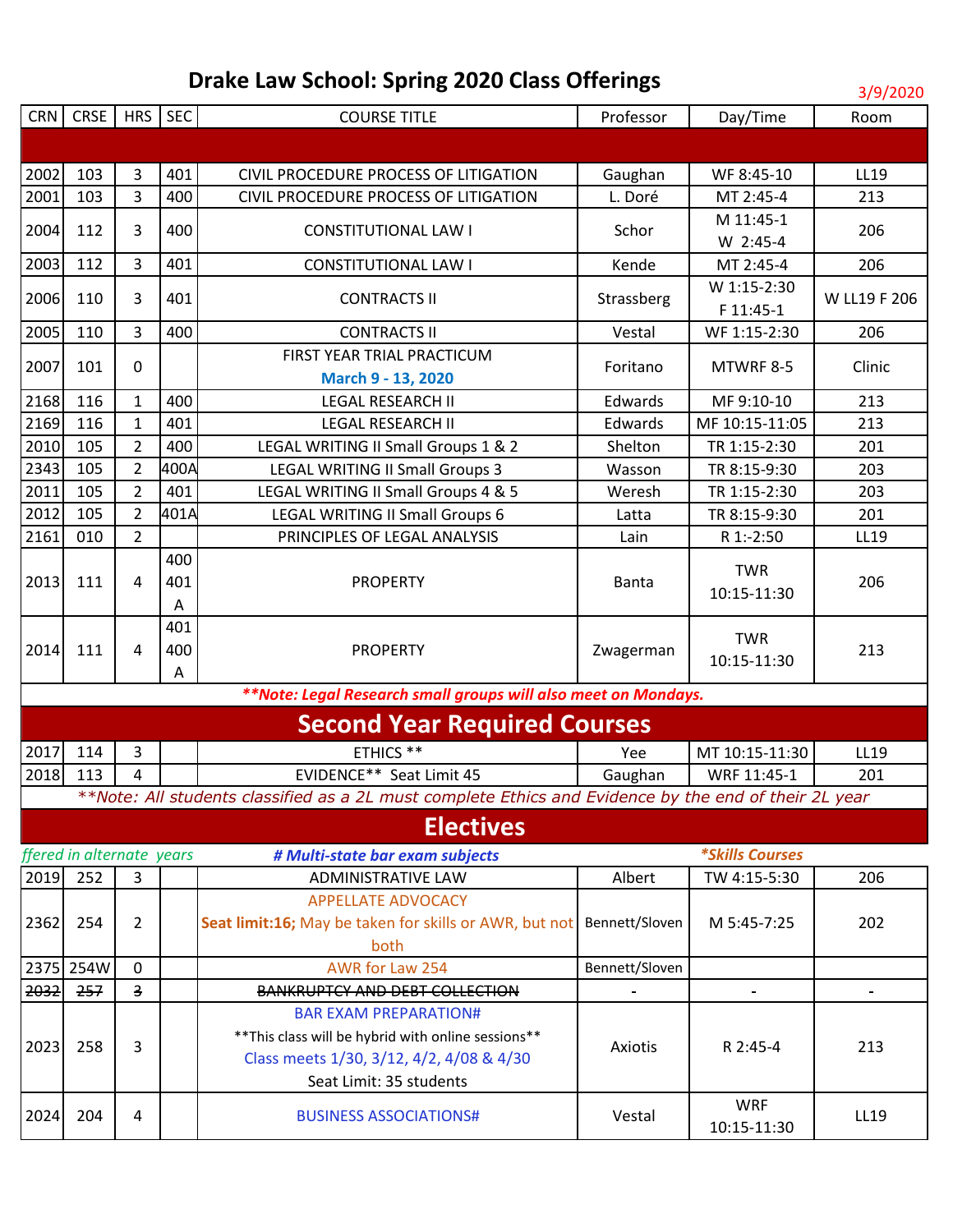| 2027 | 250       | 4                       |  | <b>BUSINESS TAXATION</b>                             |                 | MT 8-9:50      | M 203 T 213   |
|------|-----------|-------------------------|--|------------------------------------------------------|-----------------|----------------|---------------|
|      |           |                         |  | Prerequisite: Federal Income Tax (208)               | Monroe          |                |               |
|      |           |                         |  | <b>CHILDREN &amp; THE LAW</b>                        |                 |                |               |
| 2028 | 280       | $\overline{2}$          |  | Seat limit: 30                                       | Charlow         | WR 1:15-2:30   | W 203 R 206   |
| 2337 | 802       | 3                       |  | COMPLIANCE AND RISK MANAGEMENT (LAW OF)              | James           | M 6-8:45       | 201           |
| 2351 | 802G      | 3                       |  | COMPLIANCE AND RISK MANAGEMENT (LAW OF)              | James           | M 6-8:45       | 201           |
| 2171 | 239       | 3                       |  | <b>CONFLICT OF LAWS#</b>                             | L. Doré         | MT 11:45-1     | 203           |
| 2290 | 227       | 3                       |  | <b>COPYRIGHT LAW</b>                                 | <b>B.</b> Clark | W 5:45-8:45    | 207           |
| 2031 | 238       | $\overline{3}$          |  | CRIMINAL PROCEDURE - ADJUDICATION                    | Scorpiniti      | TR 5:45-7      | 213           |
| 2030 | 236       | 3                       |  | <b>CRIMINAL PROCEDURE-INVESTIGATION</b>              | McCord          | MT 1:15-2:30   | 213           |
|      |           |                         |  | Seat Limit 36                                        |                 |                |               |
|      |           |                         |  | <b>ENVIRONMENTAL PRACTICE</b>                        |                 |                |               |
| 2349 | 062       | 3                       |  | Seat Limit: 20                                       | Tormey          | TR 6-7:15      | 206           |
|      |           |                         |  | Prereq: Environmental Law (LAW 231)                  |                 |                |               |
|      |           |                         |  | <b>ESTATE PLANNING +*</b>                            |                 |                |               |
| 2350 | 063       | 3                       |  | Prereq: Wills & Trusts (223),                        | S. Parrish      | MT 4:15-5:30   | 207           |
|      |           |                         |  | Fed. Income Tax (208)                                |                 |                |               |
|      |           |                         |  | Seat Limit: 16                                       |                 |                |               |
| 2037 | 237       | $\overline{3}$          |  | <b>FAMILY LAW#</b>                                   | Charlow         | RF 8:45-10     | 206           |
| 2239 | 235       | 3                       |  | FEDERAL COURTS & JURISDICTION                        | Mansfield       | R 5:45-8:25    | 203           |
| 2038 | 206       | 3                       |  | <b>GAMING LAW</b>                                    | Miller          | MT 1:15-2:30   | 202           |
| 2368 | 205       | $\overline{\mathbf{3}}$ |  | HEALTH CARE & ETHICS LAW, INTRO                      |                 |                |               |
|      |           |                         |  | INDIVIDUAL RESEARCH                                  |                 |                |               |
|      |           | $1 - 3$                 |  | Requires signature of supervising professor.         | Staff           |                |               |
|      | 615       |                         |  | Forms available in Student Services and online.      |                 |                |               |
|      |           |                         |  | LAW 615 MAY BE TAKEN ONLY ONCE.                      |                 |                |               |
|      |           |                         |  |                                                      |                 |                |               |
|      | 615W      | $\mathbf 0$             |  | Adv. Writing For LAW 615                             |                 |                |               |
|      |           |                         |  | INTELLECTUAL PROPERTY LICENSING                      |                 |                |               |
| 2040 | 277       | $\overline{2}$          |  | Co-requisites: Copyright (LAW 227), Patents (LAW     | Gilchrist       | T 11-12:50     | 207           |
|      |           |                         |  | 228), Trademarks (LAW 271), or Intro to Intellectual |                 |                |               |
|      |           |                         |  | Property (LAW 282)                                   |                 |                |               |
| 2336 | 259       | $\overline{3}$          |  | <b>INTERNATIONAL LAW - INTRO+</b>                    | R. Clark        | WR 10:15-11:30 | 203           |
| 2039 | 262       | 3                       |  | <b>INTERNATIONAL TRADE</b>                           | R. Clark        | WR 1:15-2:30   | 207           |
|      |           |                         |  | Seat Limit 16                                        |                 |                |               |
| 2131 | 289       | $\overline{2}$          |  | LAW OFFICE MANAGEMENT                                | Masterson       | MW 5:45-7      | 206           |
|      |           |                         |  | Limited to 3L students                               |                 |                |               |
|      |           |                         |  | MEDIATION*                                           |                 |                |               |
| 2046 | 055       | $\overline{2}$          |  | Seat Limit: 20 Students *meets Feb. 6, 13, 20, 27 &  | A. Skogerson/   | R 2:45-6:45    | <b>CLINIC</b> |
|      |           |                         |  | Mar. 5 2:45-6:45 and Saturday, March 7               | A. Tollakson    |                |               |
|      |           |                         |  | from 9-5                                             |                 |                |               |
|      |           |                         |  | <b>MERGES &amp; ACQUISITIONS</b>                     |                 |                |               |
| 2177 | 273       | $\overline{2}$          |  | Seat Limit 16                                        | M. Doré         | MT 2:45-4      | 201           |
|      |           |                         |  | Prereq: Business Associations (LAW 204)              |                 |                |               |
|      | 2344 273W | $\mathbf 0$             |  | Adv. Writing for LAW 273                             |                 |                |               |
| 2280 | 246       | $\mathbf{3}$            |  | MODERN TORTS SEXUAL HARRASMENT                       | Albert          | TW 2:45-4      | 203           |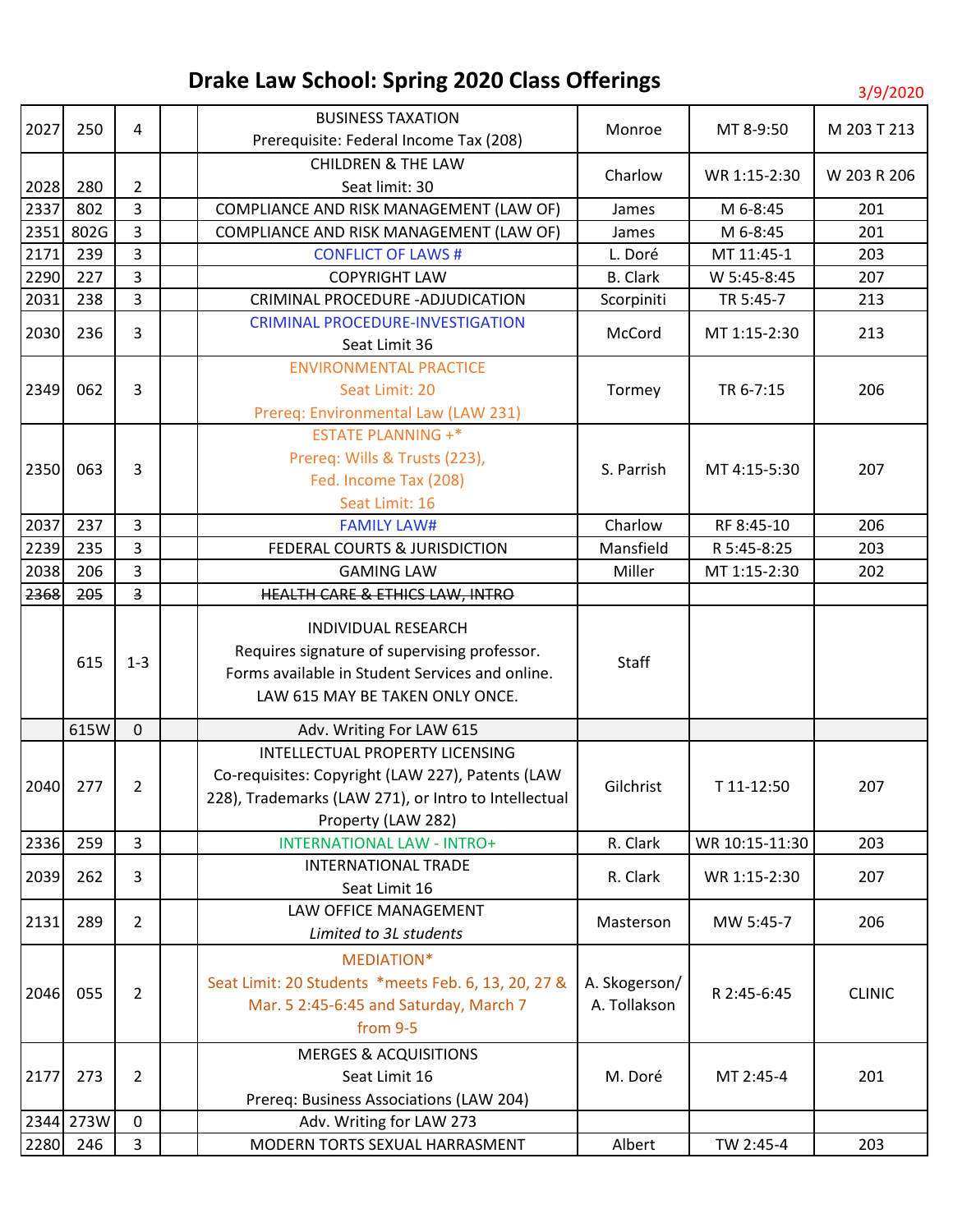| 2048 | 051       | $\overline{2}$ | NEGOTIATIONS*                                                                                                       | Goplerud/  | W 4:15-6:05   | 203                     |          |  |  |
|------|-----------|----------------|---------------------------------------------------------------------------------------------------------------------|------------|---------------|-------------------------|----------|--|--|
|      |           |                |                                                                                                                     |            |               | Seat Limit: 20 students | McKibbon |  |  |
| 2380 | 228       | $\overline{3}$ | PATENT LAW                                                                                                          | Sease      | $T6-9$        | 203                     |          |  |  |
|      |           |                | Seat Limit 16                                                                                                       |            |               |                         |          |  |  |
| 2053 | 247       | $\overline{2}$ | PRODUCTS LIABILITY                                                                                                  | Miller     | T 4:15-6:05   | 201                     |          |  |  |
| 2361 | 247W      | $\mathbf 0$    | Adv. Writing For LAW 247                                                                                            |            |               |                         |          |  |  |
| 2228 | 222       | 3              | REAL ESTATE TRANSACTIONS                                                                                            | Law        | MW 11:45-1    | 213                     |          |  |  |
| 2292 | 213       | 3              | SALES#                                                                                                              | Strassberg | W 2:45-5:00   | 201                     |          |  |  |
| 2386 | 267       | $\overline{2}$ | <b>SCIENTIFIC &amp; EXPERT EVIDENCE</b>                                                                             | Jurs       | M 9:40-11:30  | 201                     |          |  |  |
|      |           |                | Prereq: Evidence (LAW 113)                                                                                          |            |               |                         |          |  |  |
| 2054 | 256       | $\overline{3}$ | <b>SECURED TRANSACTIONS#</b>                                                                                        | M. Doré    | MT 8:45-10    | 206                     |          |  |  |
|      |           |                | <b>TRIAL AD ALL SECTIONS*</b>                                                                                       |            |               |                         |          |  |  |
| 2057 | 050       | 0              |                                                                                                                     | Foritano   | M 4:15-5:05   | 201                     |          |  |  |
|      |           |                | ~Required for all students in either Trial Ad section~                                                              |            |               |                         |          |  |  |
|      |           |                | <b>TRIAL ADVOCACY*</b>                                                                                              |            |               |                         |          |  |  |
|      |           |                | Prerequisite: Evidence (113) or concurrently with                                                                   |            | W 4:15-7:15   | <b>CLINIC</b>           |          |  |  |
| 2056 | 050       | 3              | permission of instructor. Students must also register                                                               | Foritano   |               | COURTROOM               |          |  |  |
|      |           |                | for CRN# 2057. Seat limit: 12                                                                                       |            |               |                         |          |  |  |
|      |           |                | <b>TRIAL ADVOCACY*</b>                                                                                              |            |               |                         |          |  |  |
|      |           | 3              | Prerequisite: Evidence (113) or concurrently with                                                                   |            | T 5:15-8:15   | <b>CLINIC</b>           |          |  |  |
| 2058 | 050       |                | permission of instructor. Students must also register                                                               | Belcher    |               | <b>COURTROOM</b>        |          |  |  |
|      |           |                | for CRN# 2057. Seat limit: 12                                                                                       |            |               |                         |          |  |  |
|      |           |                |                                                                                                                     |            |               |                         |          |  |  |
|      |           |                |                                                                                                                     |            |               |                         |          |  |  |
| 2060 | 223       | $\overline{3}$ | <b>WILLS AND TRUSTS# Seat Limit: 36</b>                                                                             | Banta      | WR 1:15-2:30  | 213                     |          |  |  |
|      |           |                | <b>Seminars</b>                                                                                                     |            |               |                         |          |  |  |
|      |           |                | With the exception of LAW 302, 268, 267 and 270, a student must have a current                                      |            |               |                         |          |  |  |
|      |           |                | GPA of 2.0 & completed 30 hours to register for one seminar and a current CGPA of 2.5 to register for two seminars. |            |               |                         |          |  |  |
|      |           |                | Seminar seat limit: 20 students                                                                                     |            |               |                         |          |  |  |
|      |           |                | <b>COMPARATIVE CONSTITUTION LAW</b>                                                                                 |            |               |                         |          |  |  |
| 2061 | 324       | $\overline{2}$ |                                                                                                                     | Kende      | R 2:45-5:15   | 203                     |          |  |  |
|      | 2062 324W | $\mathbf 0$    | Class will not meet 1/23, 2/20, 3/12, 4/16                                                                          |            |               |                         |          |  |  |
|      |           |                | Adv. Writing for LAW 322<br><b>Criminal Motions Practicum</b>                                                       |            |               |                         |          |  |  |
|      |           |                |                                                                                                                     |            |               |                         |          |  |  |
| 2071 | 319       | 3              | ** This class will be hybrid with online sessions**                                                                 | McCord     | W 10:15-11:30 | 202                     |          |  |  |
|      |           |                | Prereq: Criminal Procedure I<br>Seat Limit: 12                                                                      |            |               |                         |          |  |  |
|      | 2072 319W | $\mathbf 0$    | Adv. Writing for LAW 319                                                                                            |            |               |                         |          |  |  |
| 2347 | 331       | 3              | <b>CURRENT ISSUES IN FOOD</b>                                                                                       | Zwagerman  | MW 2:45-4     | Clinic 123              |          |  |  |
|      | 2348 331W | $\mathbf 0$    | Adv. Writing for LAW 331                                                                                            |            |               |                         |          |  |  |
|      |           |                | FIRST AMENDMENT SEMINAR                                                                                             |            |               |                         |          |  |  |
|      |           |                | Seat Limit 16                                                                                                       | Schor      | M 2:45-4      | 203                     |          |  |  |
| 2243 | 307       | 3              |                                                                                                                     |            | W 11:45-1     |                         |          |  |  |
|      |           | $\mathbf 0$    | ****February 5 will meet in 207*****                                                                                |            |               |                         |          |  |  |
|      | 2244 307W |                | Adv. Writing for LAW 307                                                                                            |            |               |                         |          |  |  |
| 2297 | 305       | 3              | PSYCHIATRY & THE LAW<br>Seat Limit 16                                                                               | Yee        | MT 2:45-4     | 207                     |          |  |  |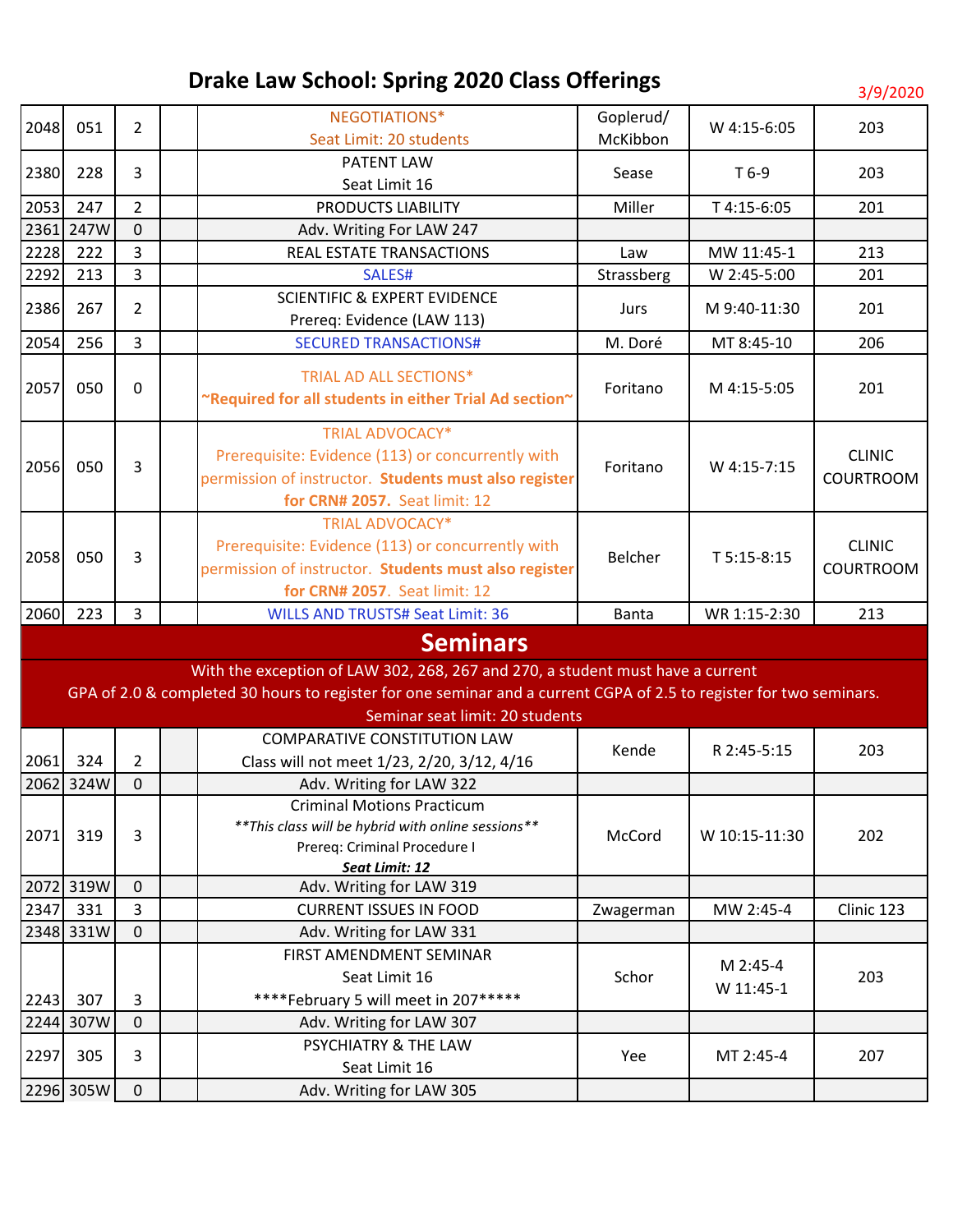|              | <b>Entry-Level Clinic Courses</b><br>These courses may not be taken concurrently with Law 628, 612, 613 or 614.<br>ORIENTATION REQUIRED on January 12, 2018, from 9:00 a.m. to 4:30 p.m.<br>All clinics qualify as Skills courses. |                              |  |                                                                                                                                                                                                                              |                        |                          |                                          |  |  |
|--------------|------------------------------------------------------------------------------------------------------------------------------------------------------------------------------------------------------------------------------------|------------------------------|--|------------------------------------------------------------------------------------------------------------------------------------------------------------------------------------------------------------------------------|------------------------|--------------------------|------------------------------------------|--|--|
| 2078         | 505                                                                                                                                                                                                                                | 4-6                          |  | <b>CHILDREN RIGHTS CLINIC II</b><br>Prerequisite: Children & the Law (280) or permission<br>of Clinic Director. Students must make a two<br>semester commitment and this is the second<br>semester<br>Seat Limit: 8 Students | Pattison               | M 12-1:45                | $12 - 1$<br>Clinic 123<br>1-1:45 Library |  |  |
| 2079         | 502                                                                                                                                                                                                                                | $4 - 6$                      |  | <b>CRIMINAL DEFENSE CLINIC</b><br>Prerequisite: Completion of 3 semesters and GPA 2.0<br>Seat Limit: 8 students                                                                                                              | <b>Rigg</b>            | MT 12-12:50              | Clinic 220                               |  |  |
| 2080         | 503                                                                                                                                                                                                                                | $4 - 6$                      |  | <b>ELDER LAW CLINIC</b><br>Prerequisite: Completion of 3 semesters and GPA 2.0<br>Seat Limit: 8 students                                                                                                                     | Oberbillig             | <b>TW 12</b>             | Clinic 124                               |  |  |
| 2189         | 519                                                                                                                                                                                                                                | $4 - 6$                      |  | <b>ENTREPRENEURIAL CLINIC</b><br>Prerequisite: BA (204), completion of 3 semesters<br>and GPA 2.0 Seat Limit: 8 students                                                                                                     | Roby                   | MT 1:15-2:05             | Clinic 123                               |  |  |
| 2081         | 501                                                                                                                                                                                                                                | $4 - 6$                      |  | <b>GENERAL CIVIL PRACTICE CLINIC</b><br>Prerequisite: Completion of 3 semesters and GPA 2.0<br>Seat Limit: 8 students                                                                                                        | Frank                  | MW 12                    | Clinic 219                               |  |  |
| 2385         | 520                                                                                                                                                                                                                                | $4 - 6$                      |  | <b>REFUGEE LEGAL CLINIC</b><br>Prereq: Law 263 Immigration, Completion of 3<br>semsters and GPA 2.0<br>Seat Limit: 4 students                                                                                                | Pritchett              | W 8:45-10                | Clinic 123                               |  |  |
|              |                                                                                                                                                                                                                                    |                              |  | <b>Advanced Clinic Courses</b>                                                                                                                                                                                               |                        |                          |                                          |  |  |
|              |                                                                                                                                                                                                                                    |                              |  | Prerequisite for 510, 511 & 511L - Must have completed an entry-level clinic course or Prosecution Internship and<br>have permission of Program Director.                                                                    |                        |                          |                                          |  |  |
| 2083         | 511                                                                                                                                                                                                                                | $\overline{2}$               |  | ADV CRIMINAL DEFENSE CLINIC/TRIAL<br>Seat Limit: 4 students                                                                                                                                                                  | <b>Rigg</b>            | F 12-12:50               | Clinic 220                               |  |  |
| 2084         | 511L                                                                                                                                                                                                                               | $\overline{2}$               |  | ADV CRIMINAL DEFENSE CLINIC/TRIAL<br>Seat Limit: 4 students                                                                                                                                                                  | <b>Rigg</b>            | F12-12:50                | Clinic 220                               |  |  |
| 2133         | 510                                                                                                                                                                                                                                | 4                            |  | ADVANCED GENERAL CIVIL PRACTICE CLINIC<br>Seat Limit: 4 students                                                                                                                                                             | Frank                  |                          |                                          |  |  |
|              |                                                                                                                                                                                                                                    |                              |  | Ag. Law Journal - Law Review - Moot Court                                                                                                                                                                                    |                        |                          |                                          |  |  |
|              |                                                                                                                                                                                                                                    |                              |  | Only 6 hours of Moot Court credits can be counted toward the required 90 for graduation.                                                                                                                                     |                        |                          |                                          |  |  |
| 2085         | 405                                                                                                                                                                                                                                | $\overline{2}$               |  | AG LAW JOURNAL EDITORIAL BD II                                                                                                                                                                                               | Zwagerman              | <b>ARR</b>               |                                          |  |  |
| 2086<br>2087 | 401<br>403                                                                                                                                                                                                                         | $\mathbf{1}$<br>$\mathbf{1}$ |  | AG LAW JOURNAL II<br>AG LAW JOURNAL IV                                                                                                                                                                                       | Zwagerman<br>Zwagerman | <b>ARR</b><br><b>ARR</b> |                                          |  |  |
| 2088         | 412                                                                                                                                                                                                                                | $\overline{2}$               |  | LAW REVIEW BD II                                                                                                                                                                                                             | Miller                 | ARR                      |                                          |  |  |
| 2089         | 407                                                                                                                                                                                                                                | $\mathbf{1}$                 |  | LAW REVIEW II                                                                                                                                                                                                                | Miller                 | ARR                      |                                          |  |  |
| 2090         | 409                                                                                                                                                                                                                                | $\mathbf{1}$                 |  | <b>LAW REVIEW IV</b>                                                                                                                                                                                                         | Miller                 | <b>ARR</b>               |                                          |  |  |
| 2091         | 422                                                                                                                                                                                                                                | $\overline{2}$               |  | MOOT COURT - AAJ MOCK TRIAL                                                                                                                                                                                                  | L. Doré                | ARR                      |                                          |  |  |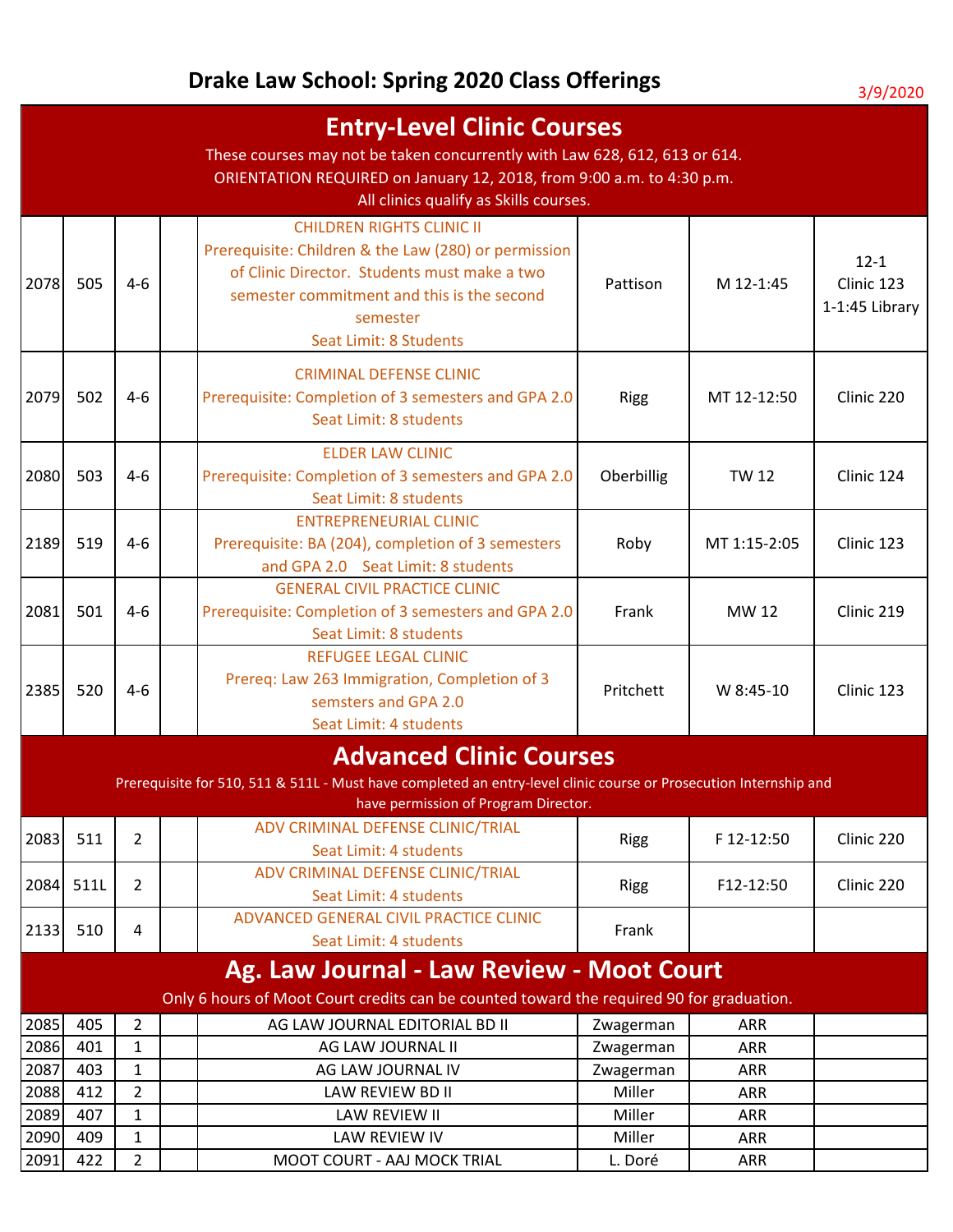| 2092 | 419 | 1              |  | MOOT COURT - CLIENT COUNSELING                                                                                                           | M. Doré                              | <b>ARR</b>                                        |                                      |                                                 |          |                                          |            |                                           |            |
|------|-----|----------------|--|------------------------------------------------------------------------------------------------------------------------------------------|--------------------------------------|---------------------------------------------------|--------------------------------------|-------------------------------------------------|----------|------------------------------------------|------------|-------------------------------------------|------------|
| 2093 | 416 | $\mathbf{1}$   |  | MOOT COURT - ENVIRONMENTAL COMP                                                                                                          | Anderson                             | <b>ARR</b>                                        |                                      |                                                 |          |                                          |            |                                           |            |
| 2094 | 421 | $\overline{2}$ |  | MOOT COURT - NATIONAL MOCK TRIAL                                                                                                         | L. Doré                              | ARR                                               |                                      |                                                 |          |                                          |            |                                           |            |
| 2099 | 417 | $\overline{2}$ |  | MOOT COURT - IP                                                                                                                          | L. Doré                              | <b>ARR</b>                                        |                                      |                                                 |          |                                          |            |                                           |            |
| 2095 | 424 | $\mathbf{1}$   |  | MOOT COURT - OTHER COMP                                                                                                                  | L. Doré                              | <b>ARR</b>                                        |                                      |                                                 |          |                                          |            |                                           |            |
| 2096 | 418 | $\overline{2}$ |  | MOOT COURT ABA COMP                                                                                                                      | L. Doré                              | <b>ARR</b>                                        |                                      |                                                 |          |                                          |            |                                           |            |
| 2097 | 413 | $\mathbf{1}$   |  | <b>MOOT COURT BOARD</b>                                                                                                                  | L. Doré                              | <b>ARR</b>                                        |                                      |                                                 |          |                                          |            |                                           |            |
|      |     |                |  | <b>Internships</b>                                                                                                                       |                                      |                                                   |                                      |                                                 |          |                                          |            |                                           |            |
|      |     |                |  | Note: All internships require permission of the supervising professor and, where indicated, the Associate Dean.                          |                                      |                                                   |                                      |                                                 |          |                                          |            |                                           |            |
|      |     |                |  | A student must have at least a 2.0 CGPA to register for and take an internship. Students must complete 45 hours worth of work per credit |                                      |                                                   |                                      |                                                 |          |                                          |            |                                           |            |
|      |     |                |  | hour.                                                                                                                                    |                                      |                                                   |                                      |                                                 |          |                                          |            |                                           |            |
|      |     |                |  |                                                                                                                                          |                                      |                                                   |                                      |                                                 |          |                                          |            |                                           |            |
|      |     |                |  | <b>LEARNING FROM PRACTICE:</b>                                                                                                           |                                      |                                                   |                                      |                                                 |          |                                          |            |                                           |            |
| 2365 | 645 | $\mathbf{0}$   |  | THE INTERNSHIP SEMINAR                                                                                                                   | Pritchett                            | $4:15-5:15$                                       | <b>CLINIC LIBRARY</b>                |                                                 |          |                                          |            |                                           |            |
|      |     |                |  | <b>**REQUIRED FOR ALL INTERNSHIPS**</b>                                                                                                  |                                      |                                                   |                                      |                                                 |          |                                          |            |                                           |            |
|      |     |                |  | Class will only meet 1/23, 2/6, 2/20, 3/5, 4/23                                                                                          |                                      |                                                   |                                      |                                                 |          |                                          |            |                                           |            |
| 2374 | 604 | $\overline{2}$ |  | <b>ADMINISTRATIVE LAW INTERNSHIP</b>                                                                                                     | Albert                               | <b>ARR</b>                                        | <b>ARR</b>                           |                                                 |          |                                          |            |                                           |            |
|      |     |                |  | Prerequisite: Administrative Law (252)                                                                                                   |                                      |                                                   |                                      |                                                 |          |                                          |            |                                           |            |
|      |     | 3              |  |                                                                                                                                          | ADV. PROSECUTOR INTERNSHIP           |                                                   |                                      |                                                 |          |                                          |            |                                           |            |
|      |     |                |  | Prereq: 3 semesters completed, including Evidence                                                                                        |                                      |                                                   |                                      |                                                 |          |                                          |            |                                           |            |
|      | 612 |                |  |                                                                                                                                          | (113) and Criminal Procedure I (236) |                                                   |                                      | <b>ARR</b>                                      |          |                                          |            |                                           |            |
| 2300 |     |                |  | Must have completed standard prosecution                                                                                                 | Foritano                             | <b>ARR</b>                                        |                                      |                                                 |          |                                          |            |                                           |            |
|      |     |                |  | internship (613 or 614). May not be taken                                                                                                |                                      |                                                   |                                      |                                                 |          |                                          |            |                                           |            |
|      |     |                |  | concurrently with 501, 628, 502 or 503                                                                                                   |                                      |                                                   |                                      |                                                 |          |                                          |            |                                           |            |
|      | 633 | 3              |  | ADV. POLK CO PROSECUTOR INTERNSHIP                                                                                                       |                                      |                                                   |                                      |                                                 |          |                                          |            |                                           |            |
|      |     |                |  |                                                                                                                                          |                                      | Prereq: 3 semesters completed, including Evidence |                                      |                                                 |          |                                          |            |                                           |            |
|      |     |                |  |                                                                                                                                          |                                      |                                                   | (113) and Criminal Procedure I (236) |                                                 |          |                                          |            |                                           |            |
| 2301 |     |                |  |                                                                                                                                          |                                      |                                                   |                                      |                                                 |          | Must have completed standard prosecution | Foritano   | <b>ARR</b>                                | <b>ARR</b> |
|      |     |                |  |                                                                                                                                          |                                      |                                                   |                                      |                                                 |          |                                          |            | internship (613 or 614). May not be taken |            |
|      |     |                |  | concurrently with 501, 628, 502 or 503                                                                                                   |                                      |                                                   |                                      |                                                 |          |                                          |            |                                           |            |
|      |     |                |  | <b>ATTORNEY GENERAL'S OFFICE INTERNSHIP</b>                                                                                              |                                      |                                                   |                                      |                                                 |          |                                          |            |                                           |            |
|      |     | 3              |  | Prerequisite: Evidence (113) and Criminal Procedure                                                                                      |                                      |                                                   |                                      |                                                 |          |                                          |            |                                           |            |
| 2310 | 630 |                |  |                                                                                                                                          |                                      |                                                   |                                      | 1 (236). May not be taken concurrently with Law | Foritano | <b>ARR</b>                               | <b>ARR</b> |                                           |            |
|      |     |                |  | 501, 628, 612, 502 or 503                                                                                                                |                                      |                                                   |                                      |                                                 |          |                                          |            |                                           |            |
| 2302 | 622 | $1 - 3$        |  | <b>CHILDREN RIGHTS INTERNSHIP</b>                                                                                                        | Pattison                             | <b>ARR</b>                                        | <b>ARR</b>                           |                                                 |          |                                          |            |                                           |            |
| 2384 | 610 | 3              |  | <b>CONSUMER PROTECTION INTERNSHIIP</b>                                                                                                   | Pritchett                            | <b>ARR</b>                                        | <b>ARR</b>                           |                                                 |          |                                          |            |                                           |            |
| 2303 | 634 | $2 - 3$        |  | <b>DISABILITY RIGHTS IOWA (DRI)</b>                                                                                                      | Pattison                             | <b>ARR</b>                                        | <b>ARR</b>                           |                                                 |          |                                          |            |                                           |            |
| 2304 | 626 | $2 - 3$        |  | ENVIRONMENTAL LAW INTERNSHIP                                                                                                             | Anderson                             | ARR                                               | <b>ARR</b>                           |                                                 |          |                                          |            |                                           |            |
|      |     |                |  | <b>ETHICS INTERNSHIP</b>                                                                                                                 |                                      |                                                   |                                      |                                                 |          |                                          |            |                                           |            |
| 2306 | 603 | $1 - 3$        |  | Prerequisite: Ethics (LAW 114)                                                                                                           | Strassberg                           | <b>ARR</b>                                        | <b>ARR</b>                           |                                                 |          |                                          |            |                                           |            |
|      |     |                |  | FED PUBLIC DEFENDER INTERNSHIP                                                                                                           |                                      |                                                   |                                      |                                                 |          |                                          |            |                                           |            |
| 2307 | 609 | 3              |  | May not be taken concurrently with Law 501, 628,                                                                                         | <b>Rigg</b>                          | <b>ARR</b>                                        | <b>ARR</b>                           |                                                 |          |                                          |            |                                           |            |
|      |     |                |  |                                                                                                                                          | 612, 613, 614, 502 or 503            |                                                   |                                      |                                                 |          |                                          |            |                                           |            |
|      |     |                |  | HONORS JUDICIAL INTERNSHIP                                                                                                               |                                      |                                                   |                                      |                                                 |          |                                          |            |                                           |            |
| 2298 | 621 | 6              |  | Prerequisite: 3 semesters completed; 3.0 GPA and                                                                                         | Pritchett                            | ARR                                               | <b>ARR</b>                           |                                                 |          |                                          |            |                                           |            |
|      |     |                |  | approval of supervising professor & Associate Dean                                                                                       |                                      |                                                   |                                      |                                                 |          |                                          |            |                                           |            |
|      |     |                |  |                                                                                                                                          |                                      |                                                   |                                      |                                                 |          |                                          |            |                                           |            |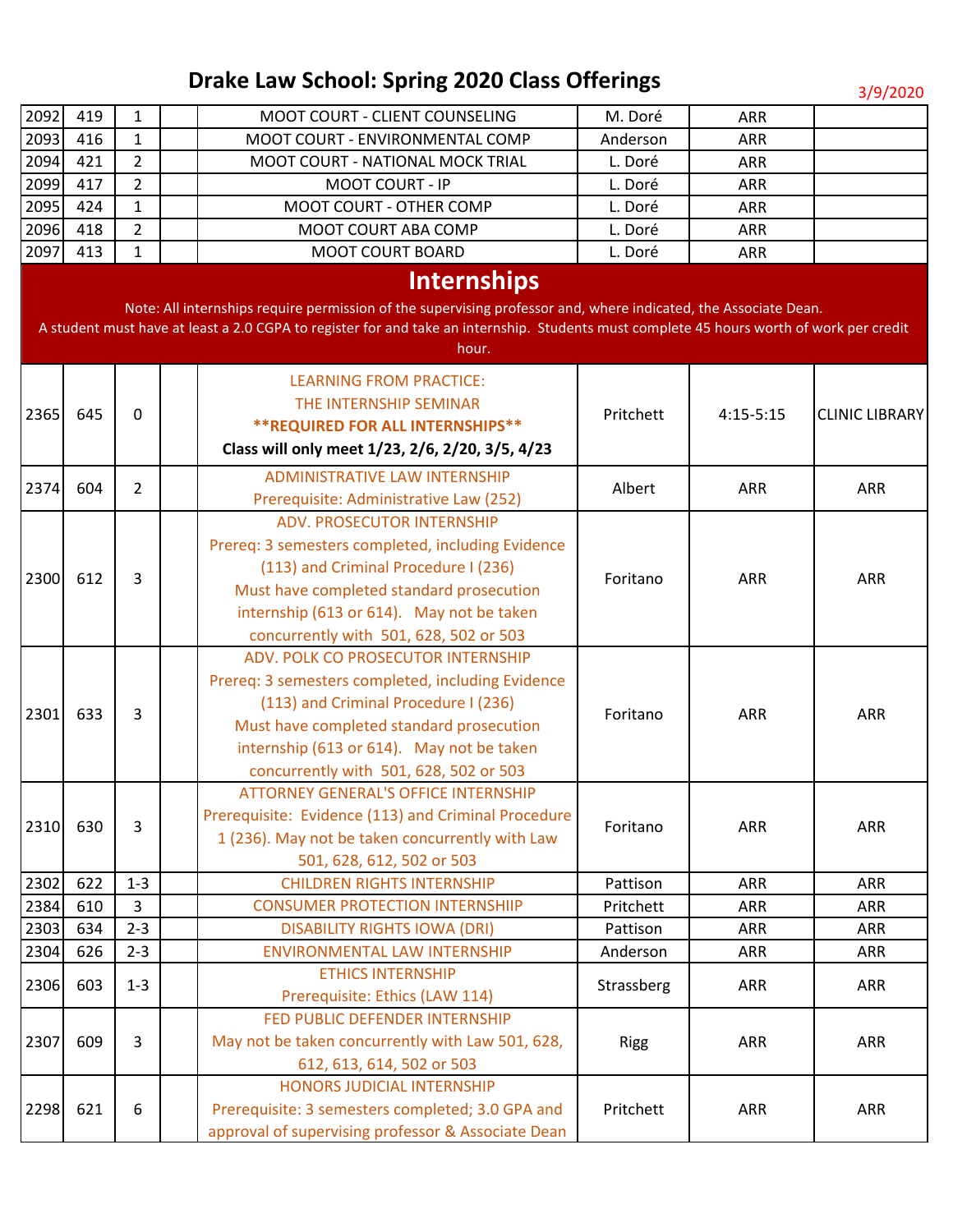| 2311<br>2312<br>2353<br>2313 | 600<br>605<br>640<br>642<br>618 | $1 - 3$<br>$2 - 3$<br>3<br>$1 - 3$<br>3 | <b>INDEPENDENT INTERNSHIP</b><br>Permission of supervising professor & Associate<br>Dean. Forms in Student Services and online<br><b>IOWA CIVIL RIGHTS COMMISSION INTERNSHIP</b><br><b>IOWA PUBLIC INFORMATION BOARD (IPIB)</b><br><b>IOWA SECRETARY OF STATE</b><br><b>IOWA SUPREME COURT SCHOLAR RESEARCH</b><br><b>OPPORTUNITY</b><br>Seat Limit: 1 student w/approval Assoc. Dean | <b>STAFF</b><br>Axiotis<br>Gaughan<br>Gaughan<br>Jurs | <b>ARR</b><br><b>ARR</b><br><b>ARR</b><br><b>ARR</b> | <b>ARR</b><br><b>ARR</b><br><b>ARR</b><br><b>ARR</b><br><b>ARR</b> |
|------------------------------|---------------------------------|-----------------------------------------|---------------------------------------------------------------------------------------------------------------------------------------------------------------------------------------------------------------------------------------------------------------------------------------------------------------------------------------------------------------------------------------|-------------------------------------------------------|------------------------------------------------------|--------------------------------------------------------------------|
| 2325                         | 637                             | 3                                       | <b>IOWA SUPREME COURT SCHOLAR ADMINISTRATIVE</b><br><b>INTERNSHIP</b><br>Seat Limit: 1 student w/approval Assoc. Dean                                                                                                                                                                                                                                                                 | Jurs                                                  |                                                      | <b>ARR</b>                                                         |
| 2314                         | 624                             | 3                                       | <b>IOWA WORKERS COMPENSATION COMMISSIONER'S</b><br><b>OFFICE INTERNSHIP</b>                                                                                                                                                                                                                                                                                                           | Miller                                                | <b>ARR</b>                                           | <b>ARR</b>                                                         |
| 2309                         | 607                             | $\overline{2}$                          | <b>INSURANCE LAW INTERNSHIP</b>                                                                                                                                                                                                                                                                                                                                                       | M. Doré                                               | <b>ARR</b>                                           | <b>ARR</b>                                                         |
| 2315                         | 623                             | 3                                       | <b>JUDICAL INTERNSHIP</b><br>Prereq: 30 credit hrs and 2.3 CGPA; Seat Limit: 20                                                                                                                                                                                                                                                                                                       | Pritchett                                             | <b>ARR</b>                                           | <b>ARR</b>                                                         |
| 2316                         | 631                             | $1 - 3$                                 | <b>JUVENILE COURT CLERK INTERNSHIP</b>                                                                                                                                                                                                                                                                                                                                                | Charlow                                               | <b>ARR</b>                                           | <b>ARR</b>                                                         |
| 2317                         | 632                             | $1 - 3$                                 | <b>JUVENILE LAW APPELLATE INTERNSHIP</b>                                                                                                                                                                                                                                                                                                                                              | Charlow                                               | <b>ARR</b>                                           | ARR                                                                |
| 2117                         | 620                             | 3                                       | <b>JUVENILE LAW INTERNSHIP</b><br>Prereq: Children & the Law (280) Trial Advocacy (50)                                                                                                                                                                                                                                                                                                | Charlow                                               | <b>ARR</b>                                           | <b>ARR</b>                                                         |
| 2318                         | 627                             | $\overline{2}$                          | <b>LEGISLATIVE INTERNSHIP</b><br>Prerequisite: Legislation (233)                                                                                                                                                                                                                                                                                                                      | Smith                                                 | <b>ARR</b>                                           | <b>ARR</b>                                                         |
| 2319                         | 616                             | $2 - 3$                                 | <b>LEGISLATIVE PRAC INTERNSHIP</b><br>Prerequisite: Legislation (233), Legislative Internship<br>(627), and Legislative Practice (52)                                                                                                                                                                                                                                                 | Smith                                                 | <b>ARR</b>                                           | <b>ARR</b>                                                         |
| 2320 614                     |                                 | 3                                       | POLK COUNTY PROSECUTOR INTERN<br>Prerequisite: 3 semesters completed, including<br>Evidence (113) and Criminal Procedure I (236). Trial<br>Advocacy (50) can be taken concurrently. May not be<br>taken concurrently with 501, 502, 503, 612 or 628                                                                                                                                   | Foritano                                              | ARR                                                  | ARR                                                                |
| 2321                         | 613                             | $\mathbf{1}$                            | <b>PROSECUTOR INTERNSHIP</b><br>Prerequisite: 3 semesters completed, including<br>Evidence (113) and Criminal Procedure I (236). Trial<br>Advocacy (50) can be taken concurrently. May not be<br>taken concurrently with 501, 502, 503, 612 or 628                                                                                                                                    | Foritano                                              | ARR                                                  | <b>ARR</b>                                                         |
| 2322                         | 601                             | $\overline{2}$                          | <b>SECURITIES LAW INTERNSHIP</b>                                                                                                                                                                                                                                                                                                                                                      | M. Doré                                               | <b>ARR</b>                                           | <b>ARR</b>                                                         |
| 2323                         | 638                             | 3                                       | <b>STATE PUBLIC DEFENDER INTERNSHIP</b>                                                                                                                                                                                                                                                                                                                                               | <b>Rigg</b>                                           | <b>ARR</b>                                           | <b>ARR</b>                                                         |
| 2324                         | 639                             | 3                                       | STATE PUBLIC DEFENDER APPELLATE INTERNSHIP                                                                                                                                                                                                                                                                                                                                            | <b>Rigg</b>                                           | <b>ARR</b>                                           | ARR                                                                |
| 2376                         | 644                             | $\overline{2}$                          | STATE PUBLIC DEFENDER WRONGFUL CONVICTION<br><b>INTERNSHIP (1st semester)</b>                                                                                                                                                                                                                                                                                                         | <b>Rigg</b>                                           | <b>ARR</b>                                           | <b>ARR</b>                                                         |